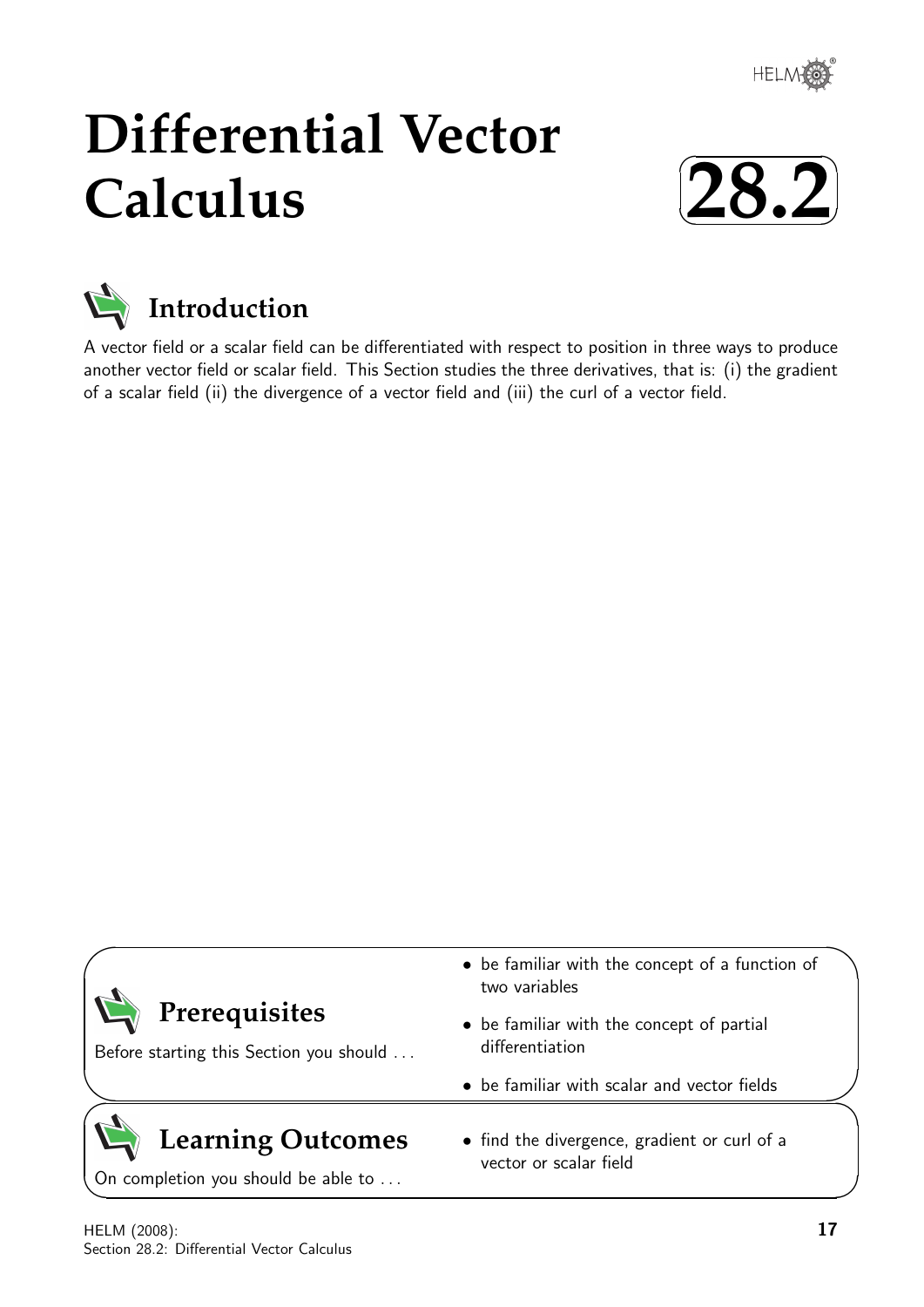### **1. The gradient of a scalar field**

Consider the height  $\phi$  above sea level at various points on a hill. Some contours for such a hill are shown in Figure 14.



Figure 14: "Contour map" of a hill

We are interested in how  $\phi$  changes from one point to another. Starting from A and making a displacement d the change in height ( $\phi$ ) depends on the direction of the displacement. The magnitude of each  $d$  is the same.

| Displacement | Change in $\phi$ |
|--------------|------------------|
| A R          | $40 - 30 = 10$   |
| AC           | $40 - 30 = 10$   |
| A D          | $30 - 30 = 0$    |
| A H.         | $20 - 30 = -10$  |

The change in  $\phi$  clearly depends on the direction of the displacement. For the paths shown  $\phi$ increases most rapidly along AB, does not increase at all along AD (as A and D are both on the same contour and so are both at the same height) and decreases along  $AE$ .

The direction in which  $\phi$  changes fastest is along the line of greatest slope which is orthogonal (i.e. perpendicular) to the contours. Hence, at each point of a scalar field we can define a vector field giving the magnitude and direction of the greatest rate of change of  $\phi$  locally.

A vector field, called the gradient, written grad  $\phi$ , can be associated with a scalar field  $\phi$  so that at every point the direction of the vector field is orthogonal to the scalar field contour. This vector field is the direction of the maximum rate of change of  $\phi$ .

For a second example consider a metal plate heated at one corner and cooled by an ice bag at the opposite corner. All edges and surfaces are insulated. After a while a steady state situation exists in which the temperature  $\phi$  at any point remains the same. Some temperature contours are shown in Figure 15.



**Figure 15:** Temperature contours and heat flow lines for a metal plate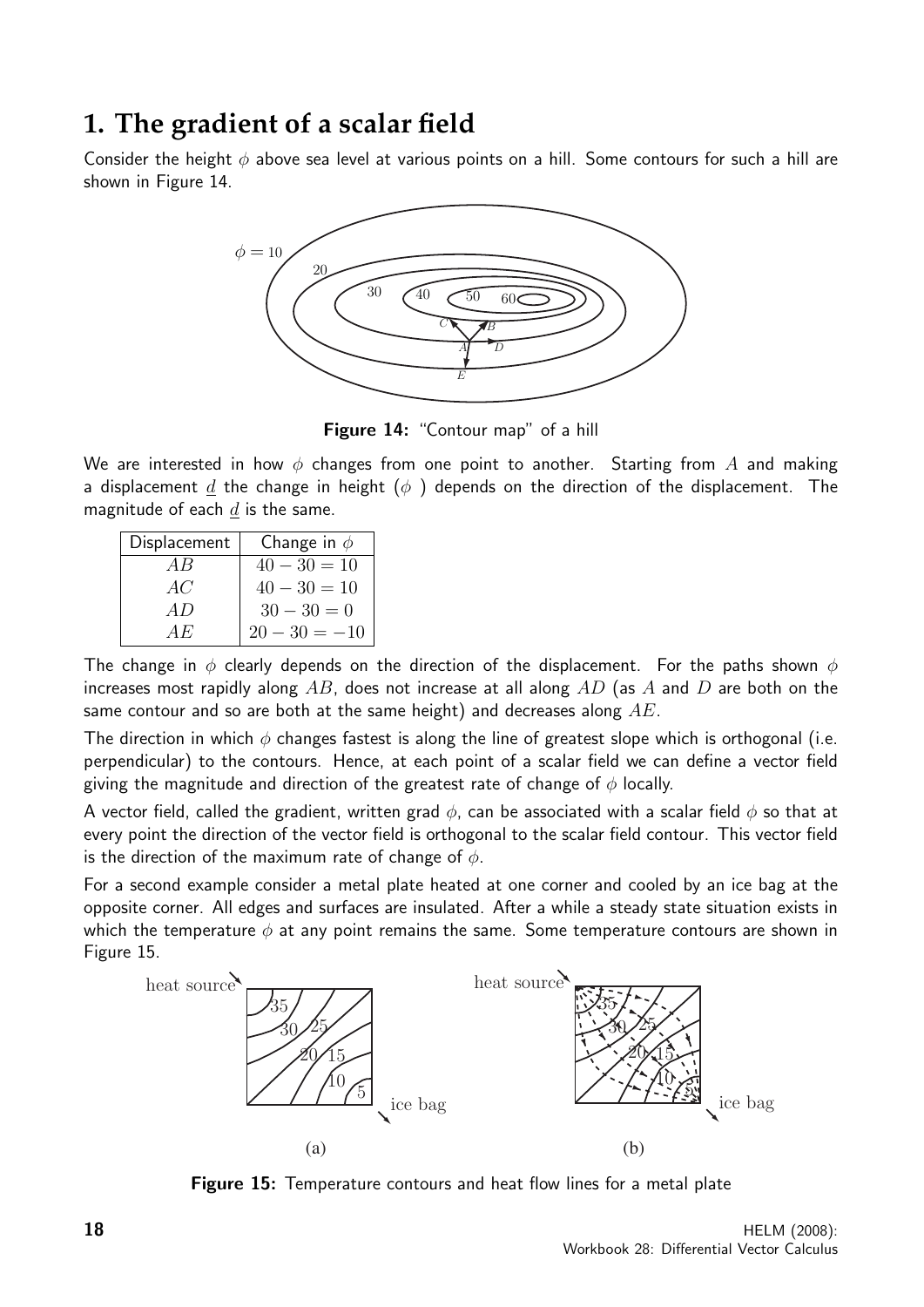The direction of the heat flow is along the flow lines which are orthogonal to the contours (see the dashed lines in Figure 15(b)); this heat flow is proportional to the vector field grad  $\phi$ .

#### Definition

The gradient of the scalar field  $\phi = f(x, y, z)$  is grad  $\phi = \frac{\nabla \phi}{\partial \phi} = \frac{\partial \phi}{\partial \phi}$  $\frac{\partial \varphi}{\partial x}\underline{i} +$  $\partial \phi$  $\frac{\partial^{\varphi}}{\partial y}j +$  $\partial \phi$  $rac{\sigma}{\partial z}$ <sub>k</sub>

Often, instead of grad  $\phi$ , the notation  $\nabla \phi$  is used. ( $\nabla$  is a vector differential operator called 'del' or 'nabla' defined by  $\frac{\partial}{\partial x}$  $\frac{\partial}{\partial x}\underline{i} +$ ∂  $\frac{\delta}{\partial y}j +$ ∂  $\frac{\sigma}{\partial z}$  K. As a vector differential operator, it retains the characteristics of a vector while also carrying out differentiation.)

The vector grad  $\phi$  gives the magnitude and direction of the greatest rate of change of  $\phi$  at any point, and is always orthogonal to the contours of  $\phi$ . For example, in Figure 14, grad  $\phi$  points in the direction of AB while the contour line is parallel to AD i.e. perpendicular to AB. Similarly, in Figure 15(b), the various intersections of the contours with the lines representing grad  $\phi$  occur at right-angles.

For the hill considered earlier the direction and magnitude of grad  $\phi$  are shown at various points in Figure 16. Note that the magnitude of grad  $\phi$  is greatest (as indicated by the length of the arrow) when the hill is at its steepest (as indicated by the closeness of the contours).



**Figure 16:** Grad  $\phi$  and the steepest ascent direction for a hill

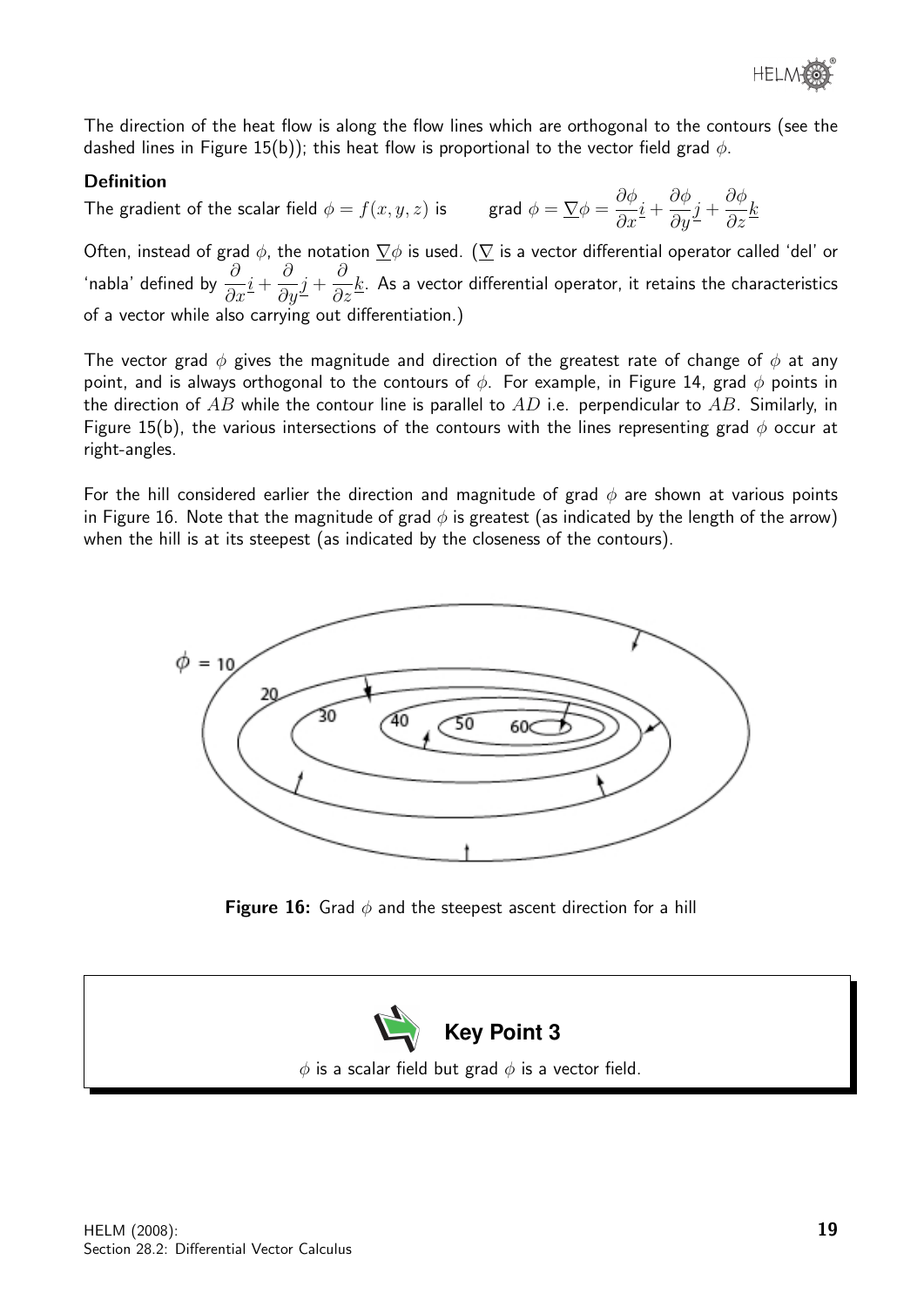

(a)  $\phi = x^2 - 3y$  (b)  $\phi = xy^2z^3$ 

#### Solution

(a) grad 
$$
\phi = \frac{\partial}{\partial x}(x^2 - 3y)\underline{i} + \frac{\partial}{\partial y}(x^2 - 3y)\underline{j} + \frac{\partial}{\partial z}(x^2 - 3y)\underline{k} = 2x\underline{i} + (-3)\underline{j} + 0\underline{k} = 2x\underline{i} - 3\underline{j}
$$
  
\n(b) grad  $\phi = \frac{\partial}{\partial x}(xy^2z^3)\underline{i} + \frac{\partial}{\partial y}(xy^2z^3)\underline{j} + \frac{\partial}{\partial z}(xy^2z^3)\underline{k} = y^2z^3\underline{i} + 2xyz^3\underline{j} + 3xy^2z^2\underline{k}$ 



### **Example 10**

For  $f = x^2 + y^2$  find grad f at the point  $A(1,2)$ . Show that the direction of grad  $f$  is orthogonal to the contour at this point.

Solution

grad 
$$
f = \frac{\partial f}{\partial x}\underline{i} + \frac{\partial f}{\partial y}\underline{j} + \frac{\partial f}{\partial z}\underline{k} = 2x\underline{i} + 2y\underline{j} + 0\underline{k} = 2x\underline{i} + 2y\underline{j}
$$

and at  $A(1,2)$  this equals  $2 \times 1i + 2 \times 2j = 2i + 4j$ .

Since  $f = x^2 + y^2$  then the contours are defined by  $x^2 + y^2 = \text{constant}$ , so the contours are circles centred at the origin. The vector grad  $f$  at  $A(1,2)$  points directly away from the origin and hence grad  $f$  and the contour are orthogonal; see Figure 17. Note that  $\underline{r}(A) = \underline{i} + 2j = 0$ 1 2  $\operatorname{grad} f$ .



**Figure 17:** Grad  $f$  is perpendicular to the contour lines

The change in a function  $\phi$  in a given direction (specified as a unit vector  $\underline{a}$ ) is determined from the scalar product (grad  $\phi$ ) · a. This scalar quantity is called the directional derivative. Note:

- a along a contour implies a is perpendicular to grad  $\phi$  which implies  $a \cdot$  grad  $\phi = 0$ .
- $\underline{a}$  perpendicular to a contour implies  $\underline{a} \cdot \underline{g}$  and  $\phi$  is a maximum.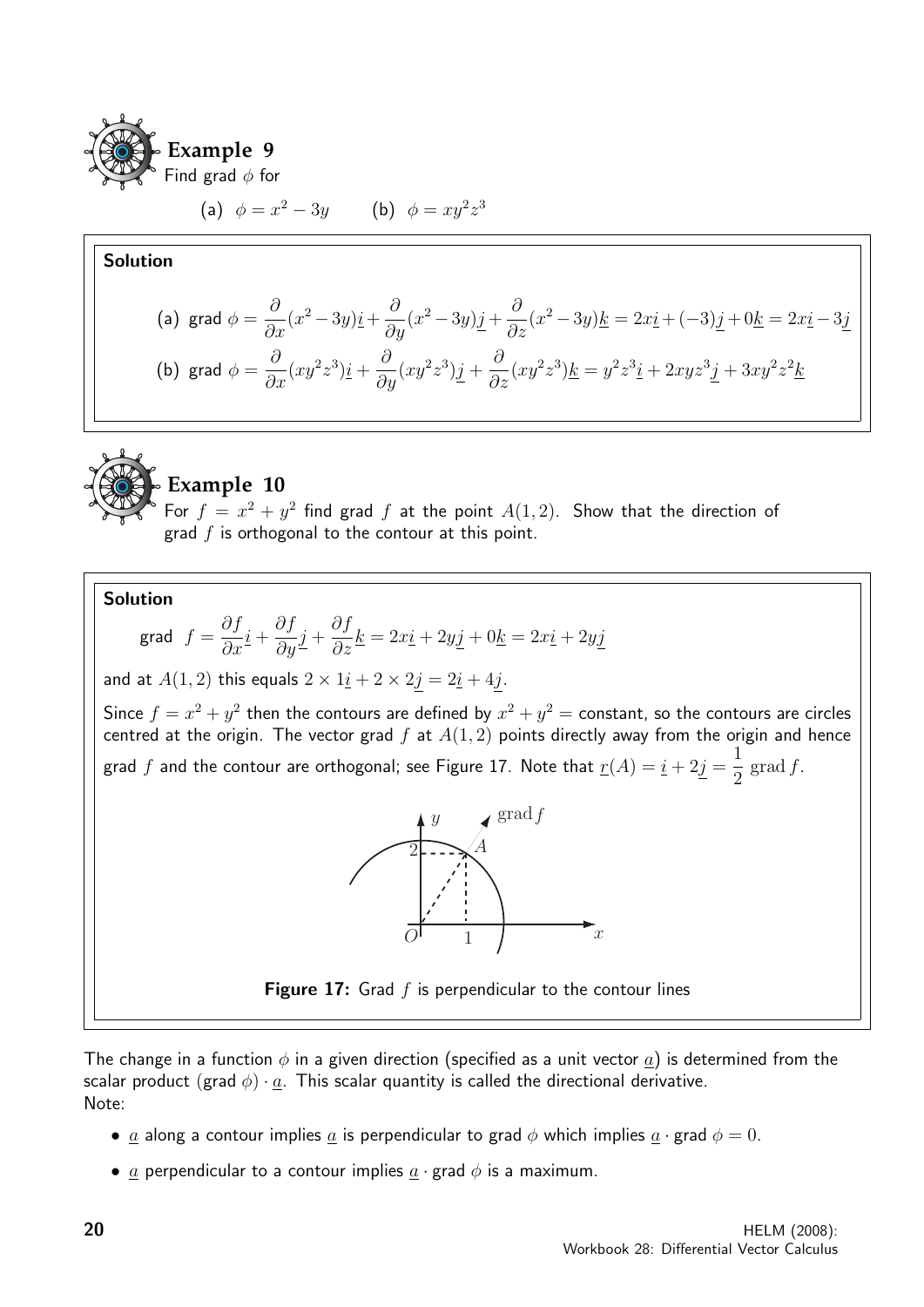



### Given  $\phi = x^2y^2z^2$ , find

- (a) grad  $\phi$
- (b) grad  $\phi$  at  $(-1, 1, 1)$  and a unit vector in this direction.
- (c) the derivative of  $\phi$  at  $(2, 1, -1)$  in the direction of
	- (i)  $\underline{i}$  (ii)  $\underline{d} = \frac{3}{5}$  $\frac{3}{5}\underline{i} + \frac{4}{5}$  $rac{4}{5}\underline{k}$ .

#### Your solution

#### Answer

(a) grad 
$$
\phi = \frac{\partial \phi}{\partial x}\underline{i} + \frac{\partial \phi}{\partial y}\underline{j} + \frac{\partial \phi}{\partial z}\underline{k} = 2xy^2z^2\underline{i} + 2x^2yz^2\underline{j} + 2x^2y^2z\underline{k}
$$

(b) At  $(-1, 1, 1)$ , grad  $\phi = -2i + 2j + 2k$ A unit vector in this direction is

$$
\frac{\text{grad }\phi}{|\text{grad }\phi|} = \frac{-2\underline{i} + 2\underline{j} + 2\underline{k}}{\sqrt{(-2)^2 + 2^2 + 2^2}} = \frac{1}{2\sqrt{3}}(-2\underline{i} + 2\underline{j} + 2\underline{k}) = -\frac{1}{\sqrt{3}}\underline{i} + \frac{1}{\sqrt{3}}\underline{j} + \frac{1}{\sqrt{3}}\underline{k}
$$

(c) At 
$$
(2, 1, -1)
$$
, grad  $\phi = 4\underline{i} + 8\underline{j} - 8\underline{k}$ 

(i) To find the derivative of  $\phi$  in the direction of  $\underline{i}$  take the scalar product  $(4i + 8j - 8k) \cdot i = 4 \times 1 + 0 + 0 = 4$ . So the derivative in the direction of <u>d</u> is 4.

(ii) To find the derivative of  $\phi$  in the direction of  $\underline{d} =$ 3 5  $i +$ 4 5  $k$  take the scalar product  $(4\underline{i} + 8\underline{j} - 8\underline{k}) \cdot (\frac{3}{7})$ 5  $i +$ 4 5  $\underline{k}) = 4 \times \frac{3}{5}$ 5  $+0+(-8)\times\frac{4}{5}$ 5 =  $\check{1}2$ 5  $-\frac{32}{5}$ 5  $=-4.$ So the derivative in the direction of  $d$  is  $-4$ .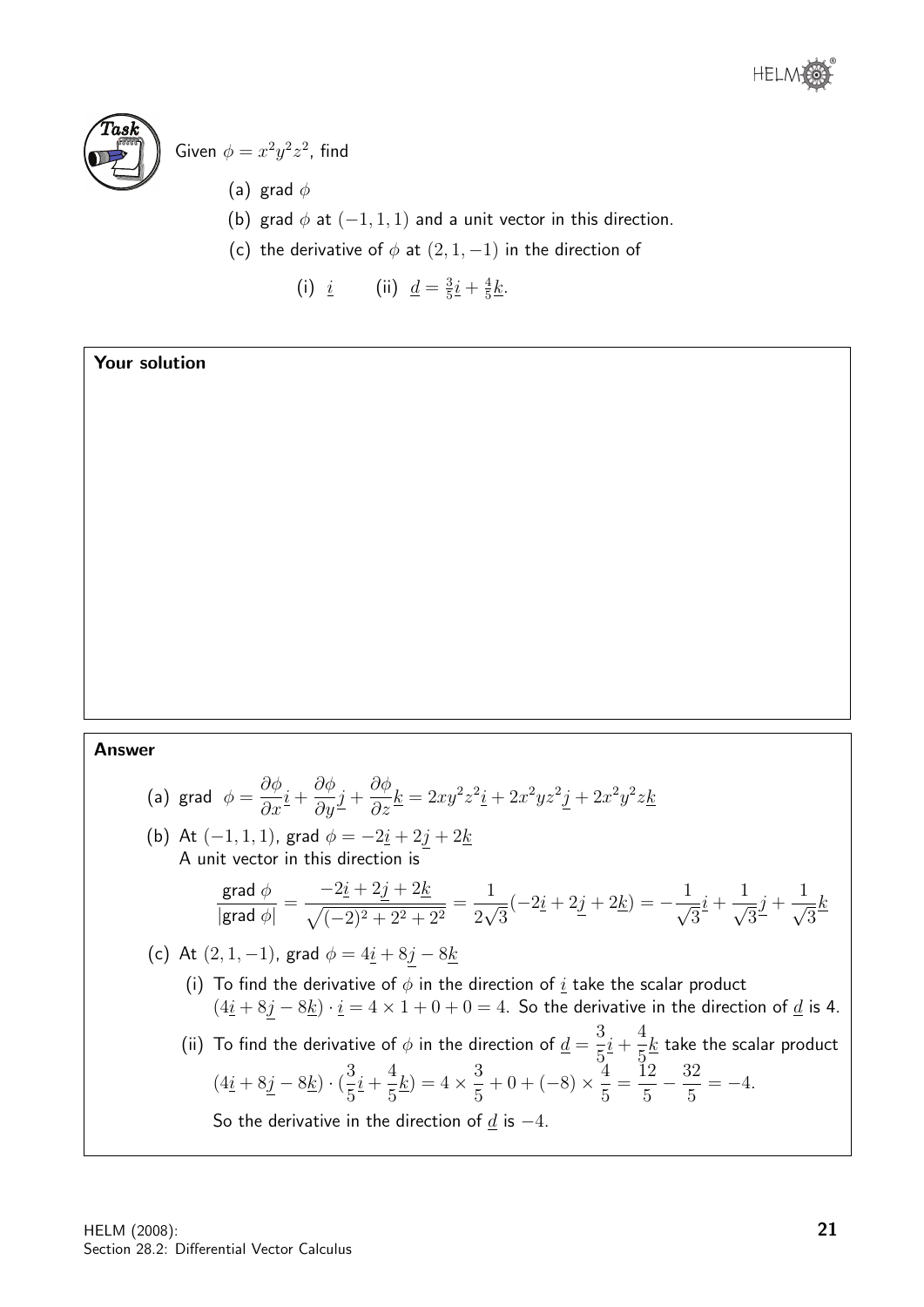#### **Exercises**

- 1. Find grad  $\phi$  for the following scalar fields
	- (a)  $\phi = y x$ . (b)  $\phi = y x^2$ , (c)  $\phi = x^2 + y^2 + z^2$ .
- 2. Find grad  $\phi$  for each of the following two-dimensional scalar fields given that  $\underline{r} = x\underline{i} + y\underline{j}$  and  $r=\sqrt{x^2+y^2}$  (you should express your answer in terms of  $\underline{r}$ ).
	- (a)  $\phi = r$ , (b)  $\phi = \ln r$ , (c)  $\phi =$ 1 r , (d)  $\phi = r^n$ .
- 3. If  $\phi = x^3y^2z$ , find,
	- (a)  $\nabla \phi$
	- (b) a unit vector normal to the contour at the point  $(1, 1, 1)$ .
	- (c) the rate of change of  $\phi$  at  $(1, 1, 1)$  in the direction of  $\underline{i}$ .
	- (d) the rate of change of  $\phi$  at  $(1,1,1)$  in the direction of the unit vector  $\underline{n} = \frac{1}{\sqrt{2}}$  $\frac{1}{3}(\underline{i} + \underline{j} + \underline{k}).$
- 4. Find a unit vector which is normal to the sphere  $x^2 + (y-1)^2 + (z+1)^2 = 2$  at the point  $(0, 0, 0).$
- 5. Find vectors normal to  $\phi_1 = y x^2$  and  $\phi_2 = x + y 2$ . Hence find the angle between the curves  $y = x^2$  and  $y = 2 - x$  at their point of intersection in the first quadrant.

#### Answers

1. (a)  $\frac{\partial}{\partial x}(y-x)\underline{i} + \frac{\partial}{\partial y}(y-x)\underline{j} = -\underline{i} + \underline{j}$ (b)  $-2xi + j$ (c) [ ∂  $\frac{\partial}{\partial x}(x^2+y^2+z^2)]\underline{i}+ [\frac{\partial}{\partial y}$  $\frac{\partial}{\partial y}(x^2+y^2+z^2)\left|\underline{j}+\right|\frac{\partial}{\partial y}$  $\frac{\partial}{\partial z}(x^2 + y^2 + z^2)]\underline{k} = 2x\underline{i} + 2y\underline{j} + 2z\underline{k}$ 2. (a)  $\frac{r}{r}$ r , (b)  $\frac{r}{r}$  $rac{\underline{r}}{r^2}$ , (c)  $-\frac{\underline{r}}{r^3}$  $rac{L}{r^3}$ , (d)  $nr^{n-2}r$ 3. (a)  $3x^2y^2z\dot{i} + 2x^3yzj + x^3y^2k$ , (b)  $\frac{1}{\sqrt{2}}$ 14  $(3i + 2j + k)$ , (c) 3, (d) 2 √ 3 4. The vector field  $\sum \phi$  where  $\phi = x^2 + (y-1)^2 + (z+1)^2$  is  $2x\underline{i} + 2(y-1)\underline{j} + 2(z+1)\underline{k}$ The value that this vector field takes at the point  $(0, 0, 0)$  is  $-2j+2k$  which is a vector normal to the sphere.

Dividing this vector by its magnitude forms a unit vector:  $\frac{1}{\sqrt{2}}$ 2  $(-j + k)$ 

5.  $108°$  or  $72°$  (intersect at  $(1,1)$ ) [At intersection, grad  $\phi_1 = -2\underline{i} + \underline{j}$  and grad  $\phi_2 = \underline{i} + \underline{j}$ .]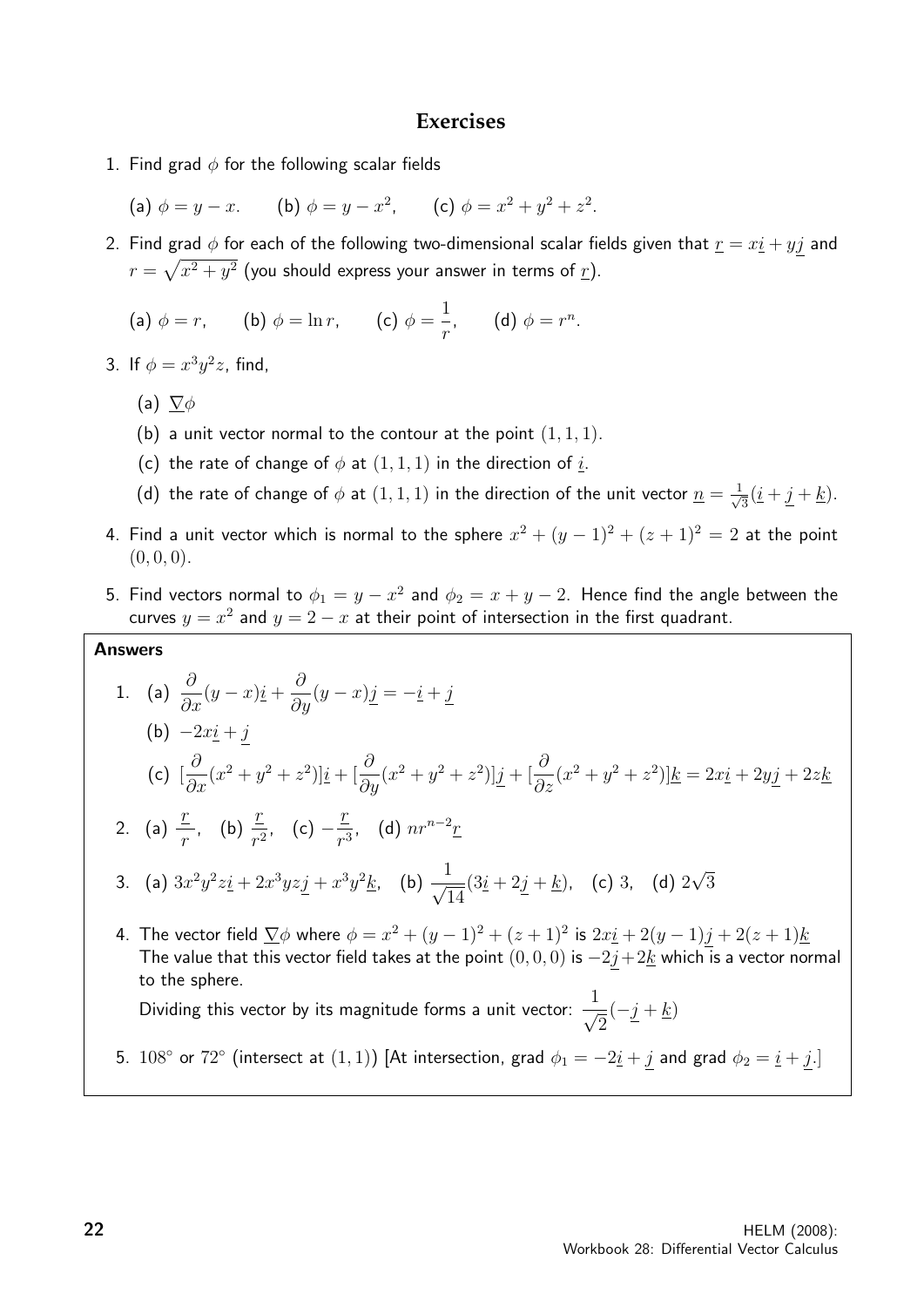

### **2. The divergence of a vector field**

Consider the vector field  $\underline{F} = F_1 \underline{i} + F_2 \underline{j} + F_3 \underline{k}$ .

In 3D cartesian coordinates the **divergence** of  $\overline{F}$  is defined to be

$$
\operatorname{div}\underline{F} = \frac{\partial F_1}{\partial x} + \frac{\partial F_2}{\partial y} + \frac{\partial F_3}{\partial z}.
$$

Note that  $\underline{F}$  is a vector field but div  $\underline{F}$  is a scalar. In terms of the differential operator  $\nabla$ , div  $\underline{F} = \nabla \cdot \underline{F}$  since

$$
\underline{\nabla} \cdot \underline{F} = (\underline{i}\frac{\partial}{\partial x} + \underline{j}\frac{\partial}{\partial y} + \underline{k}\frac{\partial}{\partial z}) \cdot (F_1 \underline{i} + F_2 \underline{j} + F_3 \underline{k}) = \frac{\partial F_1}{\partial x} + \frac{\partial F_2}{\partial y} + \frac{\partial F_3}{\partial z}.
$$

#### Physical Significance of the Divergence

The meaning of the divergence is most easily understood by considering the behaviour of a fluid and hence is relevant to engineering topics such as thermodynamics. The divergence (of the vector field representing velocity) at a point in a fluid (liquid or gas) is a measure of the rate per unit volume at which the fluid is flowing away from the point. A negative divergence is a convergence indicating a flow towards the point. Physically positive divergence means that either the fluid is expanding or that fluid is being supplied by a source external to the field. Conversely convergence means a contraction or the presence of a sink through which fluid is removed from the field. The lines of flow diverge from a source and converge to a sink.

If there is no gain or loss of fluid anywhere then div  $v = 0$  which is the equation of continuity for an incompressible fluid.

The divergence also enters engineering topics such as electromagnetism. A magnetic field  $(B)$  has the property  $\nabla \cdot \underline{B} = 0$ , that is there are no isolated sources or sinks of magnetic field (no magnetic monopoles).



 $F$  is a vector field but div  $F$  is a scalar field.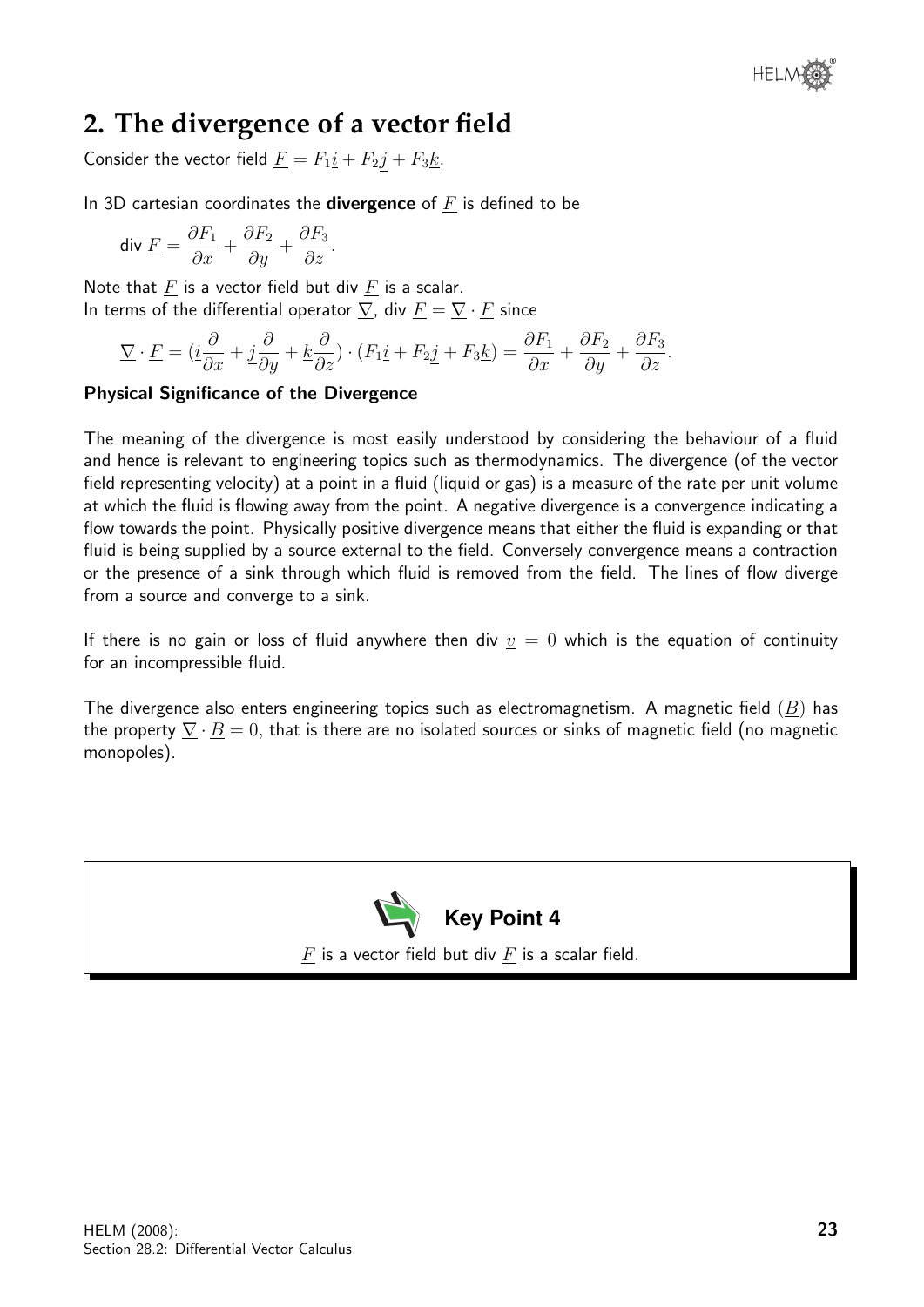

(a) 
$$
E = x^2 \underline{i} + y^2 \underline{j} + z^2 \underline{k}
$$
  
\n(b) 
$$
r = x \underline{i} + y \underline{j} + z \underline{k}
$$
  
\n(c) 
$$
\underline{v} = -x \underline{i} + y \underline{j} + 2 \underline{k}
$$

Solution

(a) div 
$$
\underline{F} = \frac{\partial}{\partial x}(x^2) + \frac{\partial}{\partial y}(y^2) + \frac{\partial}{\partial z}(z^2) = 2x + 2y + 2z
$$
  
\n(b) div  $\underline{r} = \frac{\partial}{\partial x}(x) + \frac{\partial}{\partial y}(y) + \frac{\partial}{\partial z}(z) = 1 + 1 + 1 = 3$   
\n(c) div  $\underline{v} = \frac{\partial}{\partial x}(-x) + \frac{\partial}{\partial y}(y) + \frac{\partial}{\partial z}(2) = -1 + 1 + 0 = 0$ 



#### Solution

 $\underline{v}$  is incompressible if div  $\underline{v} = 0$ .

div 
$$
\underline{v} = \frac{\partial}{\partial x}(2x^2y + z^2) + \frac{\partial}{\partial y}(xy^2 - x^2z) + \frac{\partial}{\partial z}(axyz - 2x^2y^2) = 4xy + 2xy + axy
$$
  
which is zero if  $a = -6$ .



Find the divergence of the following vector field, in general terms and at the point  $(1, 0, 3).$ 

$$
\underline{F}_1 = x^3 \underline{i} + y^3 \underline{j} + z^3 \underline{k}
$$

Your solution

Answer

(a)  $3x^2 + 3y^2 + 3z^2$ , 30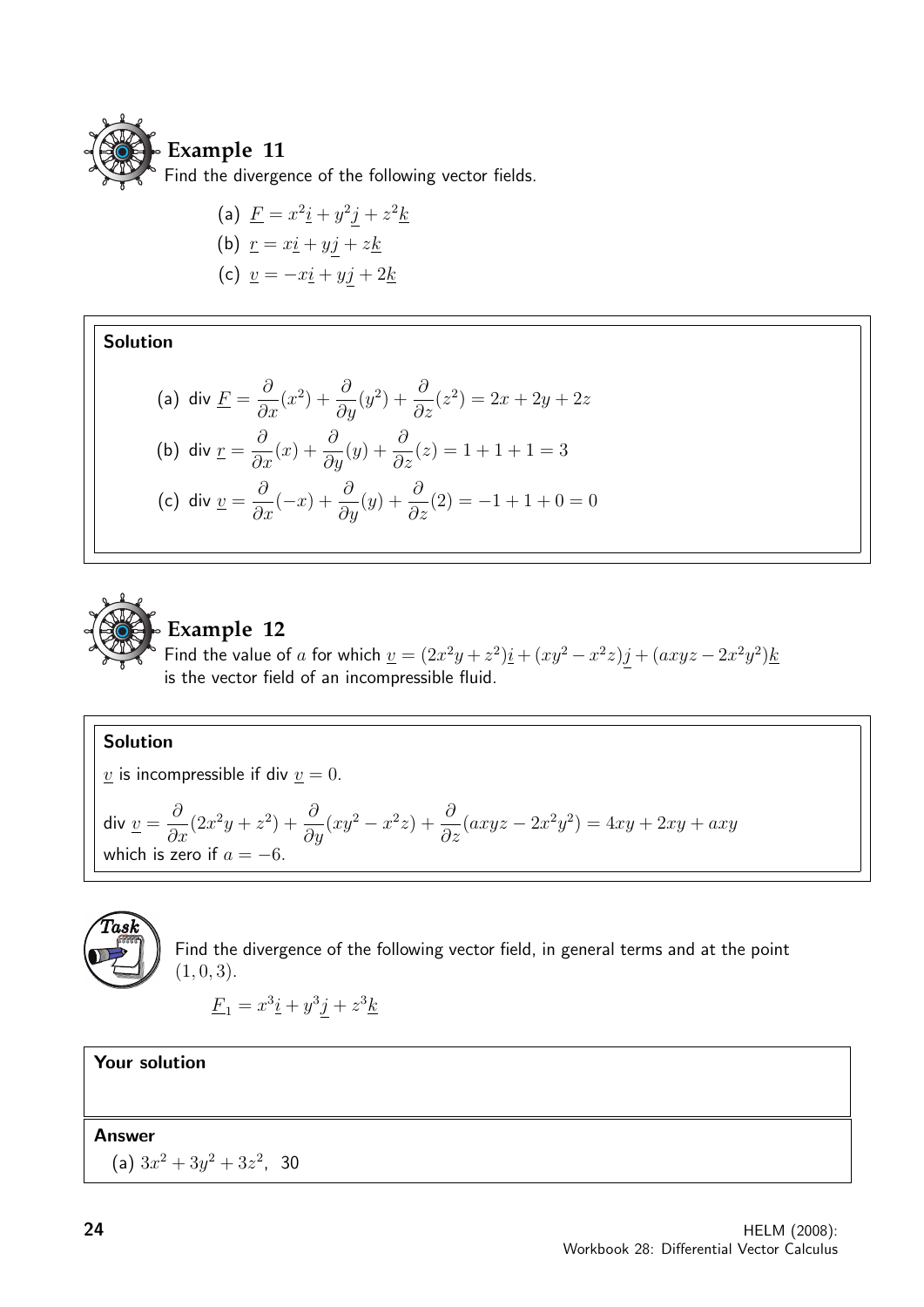

Find the divergence of  $\underline{F}_2 = x^2 y \underline{i} - 2 x y^2 \underline{j}$ , in general terms and at  $(1,0,3)$ .

| Your solution |  |
|---------------|--|
| <b>Answer</b> |  |
| $-2xy$ , 0,   |  |



Find the divergence of  $\underline{F}_3 = x^2 z \underline{i} - 2 y^3 z^3 \underline{j} + xyz^2 \underline{k}$ , in general terms and at the point  $(1, 0, 3)$ .



### **3. The curl of a vector field**

The curl of the vector field given by  $\underline{F} = F_1 \underline{i} + F_2 \underline{j} + F_3 \underline{k}$  is defined as the vector field

$$
\text{curl } \underline{F} = \nabla \times \underline{F} = \begin{vmatrix} \underline{i} & \underline{j} & \underline{k} \\ \frac{\partial}{\partial x} & \frac{\partial}{\partial y} & \frac{\partial}{\partial z} \\ F_1 & F_2 & F_3 \\ F_1 & F_2 & F_3 \end{vmatrix}
$$

$$
= \left( \frac{\partial F_3}{\partial y} - \frac{\partial F_2}{\partial z} \right) \underline{i} + \left( \frac{\partial F_1}{\partial z} - \frac{\partial F_3}{\partial x} \right) \underline{j} + \left( \frac{\partial F_2}{\partial x} - \frac{\partial F_1}{\partial y} \right) \underline{k}
$$

#### Physical significance of curl

The divergence of a vector field represents the outflow rate from a point; however the curl of a vector field represents the rotation at a point.

Consider the flow of water down a river (Figure 18). The surface velocity  $\underline{v}$  of the water is revealed by watching a light floating object such as a leaf. You will notice two types of motion. First the leaf floats down the river following the streamlines of  $\underline{v}$ , but it may also rotate. This rotation may be quite fast near the bank, but slow or zero in midstream. Rotation occurs when the velocity, and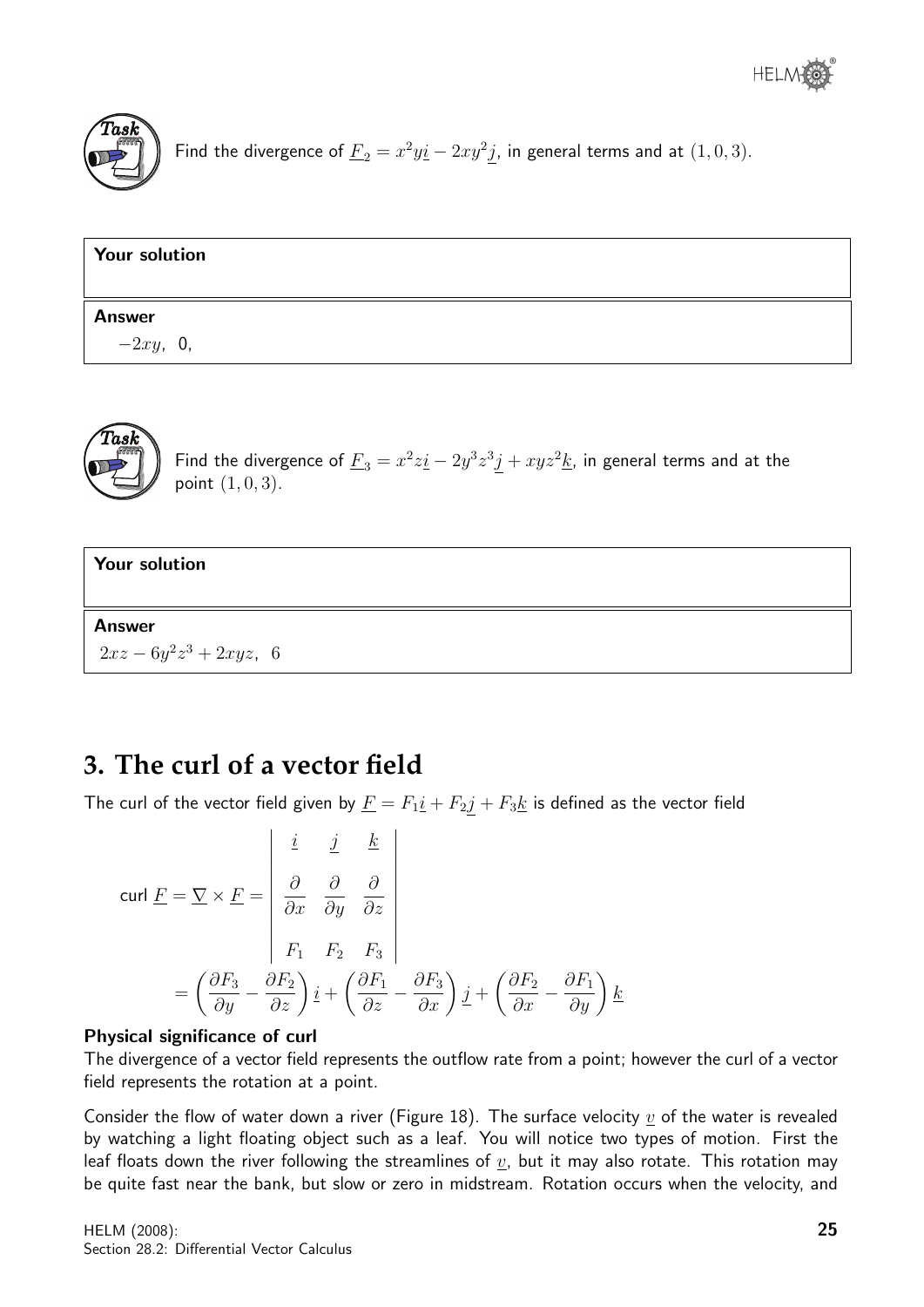hence the drag, is greater on one side of the leaf than the other.



Figure 18: Rotation of a leaf in a stream

Note that for a two-dimensional vector field, such as  $v$  described here, curl  $v$  is perpendicular to the motion, and this is the direction of the axis about which the leaf rotates. The magnitude of curl  $\underline{v}$ is related to the speed of rotation.

For motion in three dimensions a particle will tend to rotate about the axis that points in the direction of curl  $v$ , with its magnitude measuring the speed of rotation.

If, at any point P, curl  $v = 0$  then there is no rotation at P and  $v$  is said to be **irrotational at P**. If curl  $v = 0$  at all points of the domain of  $v$  then the vector field is an **irrotational vector field**.



Note that  $\underline{F}$  is a vector field and that curl  $\underline{F}$  is also a vector field.



#### **Example 13**

Find curl  $\underline{v}$  for the following two-dimensional vector fields (a)  $\underline{v} = x\underline{i} + 2j$  (b)  $\underline{v} = -y\underline{i} + xj$ If  $\underline{v}$  represents the surface velocity of the flow of water, describe the motion of a floating leaf.

Solution  
\n(a) 
$$
\nabla \times \underline{v} = \begin{vmatrix} \underline{i} & \underline{j} & \underline{k} \\ \frac{\partial}{\partial x} & \frac{\partial}{\partial y} & \frac{\partial}{\partial z} \\ x & 2 & 0 \end{vmatrix}
$$
\n
$$
= \left( \frac{\partial}{\partial y} (0) - \frac{\partial}{\partial z} (2) \right) \underline{i} + \left( \frac{\partial}{\partial z} (x) - \frac{\partial}{\partial x} (0) \right) \underline{j} + \left( \frac{\partial}{\partial x} (2) - \frac{\partial}{\partial y} (x) \right) \underline{k} = \underline{0}
$$
\nA floating leaf will travel along the streamlines without rotating.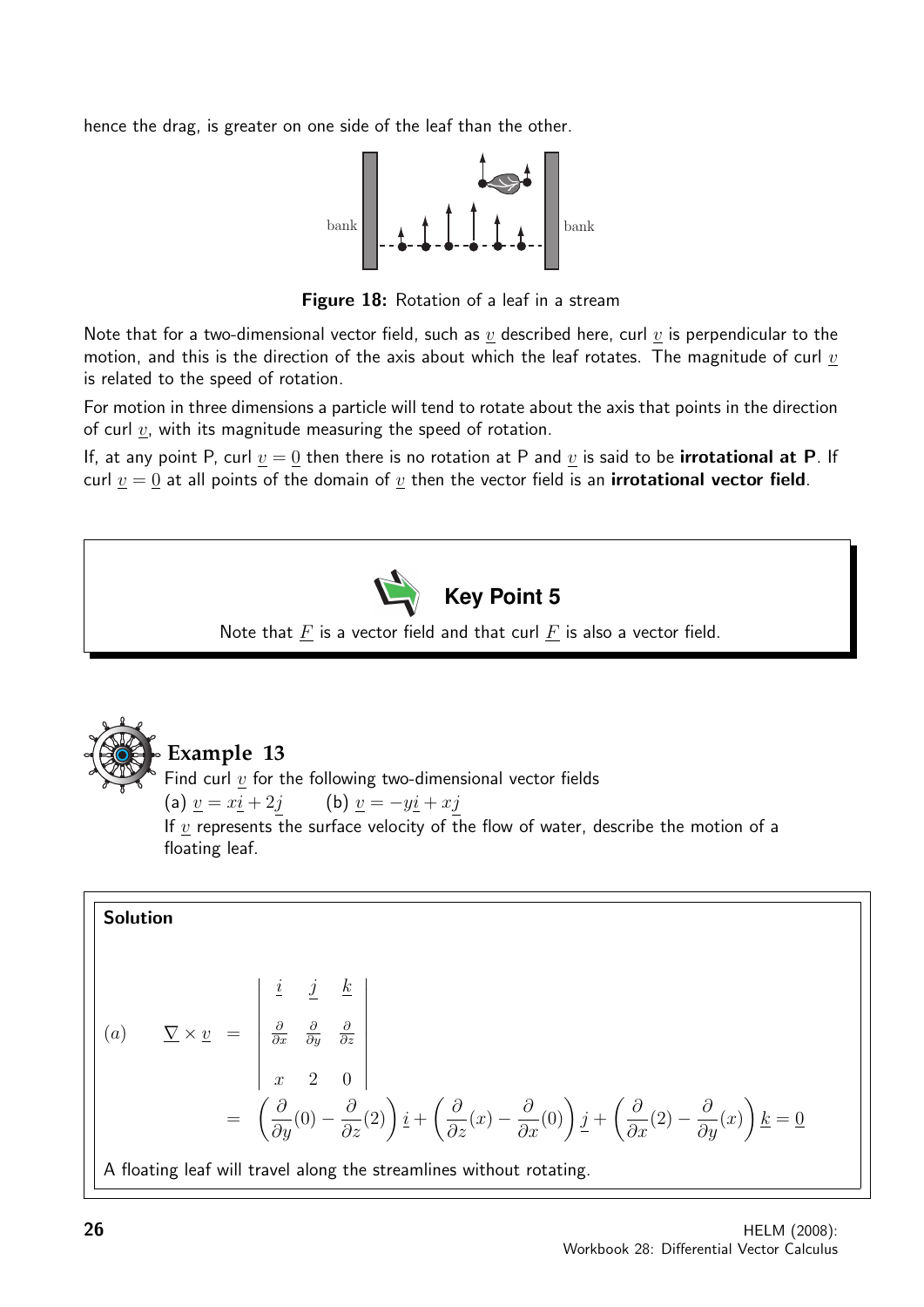

Solution (contd.)  $\alpha$ 

$$
(\mathsf{b})
$$

$$
\nabla \times \underline{v} = \begin{vmatrix} \underline{i} & \underline{j} & \underline{k} \\ \frac{\partial}{\partial x} & \frac{\partial}{\partial y} & \frac{\partial}{\partial z} \\ -y & x & 0 \end{vmatrix}
$$
  
=  $\left( \frac{\partial}{\partial y} (0) - \frac{\partial}{\partial z} (x) \right) \underline{i} + \left( \frac{\partial}{\partial z} (-y) - \frac{\partial}{\partial x} (0) \right) \underline{j} + \left( \frac{\partial}{\partial x} (x) - \frac{\partial}{\partial y} (-y) \right) \underline{k}$   
=  $0 \underline{i} + 0 \underline{j} + 2 \underline{k} = 2 \underline{k}$ 

A floating leaf will travel along the streamlines (anti-clockwise around the origin ) and will rotate anticlockwise (as seen from above).

An analogy of the right-hand screw rule is that a positive (anti-clockwise) rotation in the  $xy$  plane represents a positive z-component of the curl. Similar results apply for the other components.



#### **Example 14**

- (a) Find the curl of  $\underline{u} = x^2 \underline{i} + y^2 \underline{j}$ . When is  $\underline{u}$  irrotational?
- (b) Given  $\underline{F} = (xy xz)\underline{i} + 3x^2\underline{j} + yz\underline{k}$ , find curl  $\underline{F}$  at the origin  $(0,0,0)$ and at the point  $P = (1, 2, 3)$ .

Solution  
\n(a)  
\n
$$
\text{curl } \underline{u} = \nabla \times \underline{F} = \begin{vmatrix} \underline{i} & \underline{j} & \underline{k} \\ \frac{\partial}{\partial x} & \frac{\partial}{\partial y} & \frac{\partial}{\partial z} \\ x^2 & y^2 & 0 \end{vmatrix}
$$
\n
$$
= \left( \frac{\partial}{\partial y} (0) - \frac{\partial}{\partial z} (y^2) \right) \underline{i} + \left( \frac{\partial}{\partial z} (x^2) - \frac{\partial}{\partial x} (0) \right) \underline{j} + \left( \frac{\partial}{\partial x} (y^2) - \frac{\partial}{\partial y} (x^2) \right) \underline{k}
$$
\n
$$
= 0 \underline{i} + 0 \underline{j} + 0 \underline{k} = \underline{0}
$$
\n
$$
\text{curl } \underline{u} = \underline{0} \text{ so } \underline{u} \text{ is irrotational everywhere.}
$$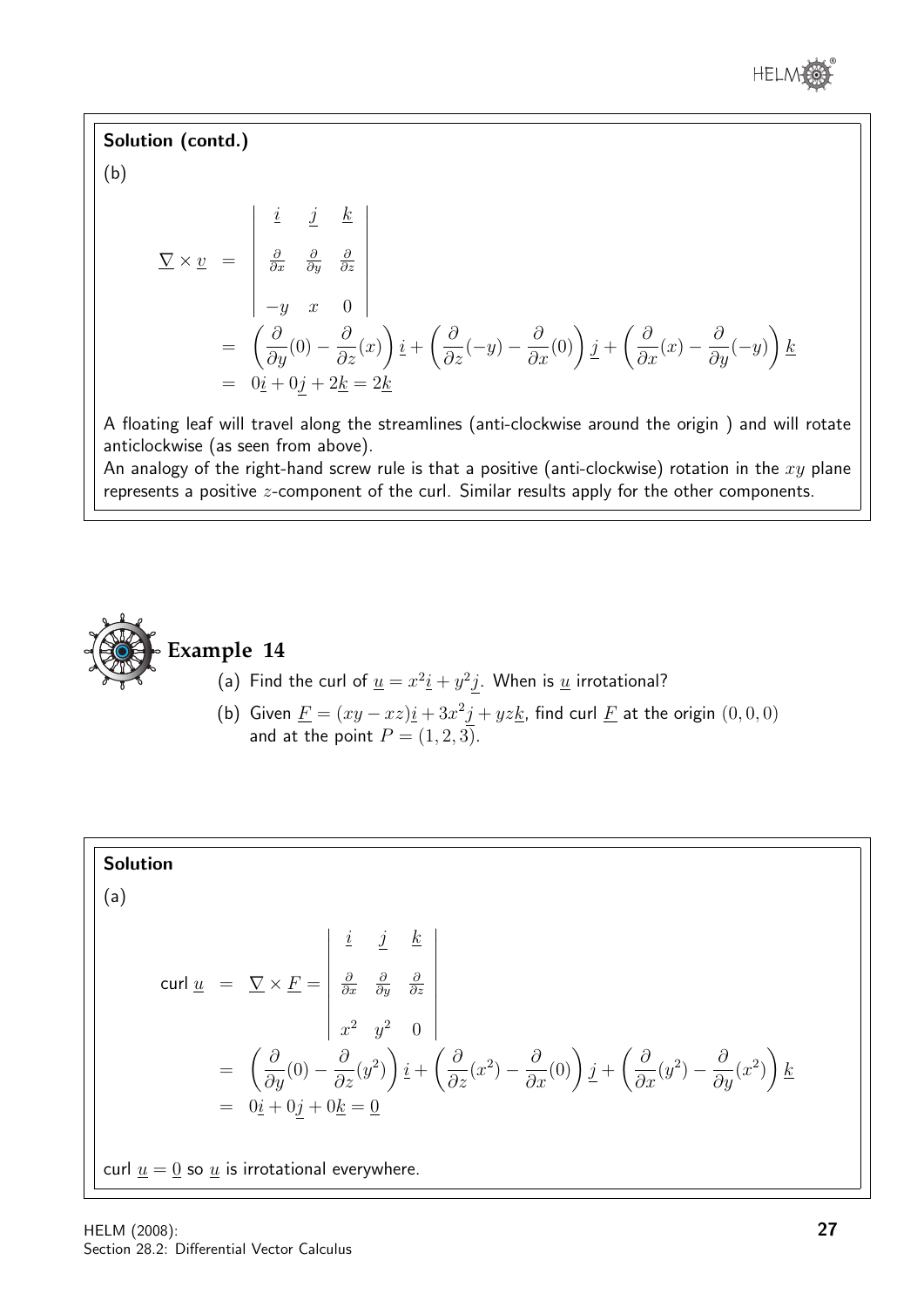Solution (contd.)

(b)

$$
\text{curl } \underline{F} = \nabla \times \underline{F} = \begin{vmatrix} \underline{i} & \underline{j} & \underline{k} \\ \frac{\partial}{\partial x} & \frac{\partial}{\partial y} & \frac{\partial}{\partial z} \\ xy - xz & 3x^2 & yz \end{vmatrix}
$$
\n
$$
= \left( \frac{\partial}{\partial y} (yz) - \frac{\partial}{\partial z} (3x^2) \right) \underline{i} + \left( \frac{\partial}{\partial z} (xy - xz) - \frac{\partial}{\partial x} (yz) \right) \underline{j}
$$
\n
$$
+ \left( \frac{\partial}{\partial x} (3x^2) - \frac{\partial}{\partial y} (xy - xz) \right) \underline{k}
$$
\n
$$
= z\underline{i} - x\underline{j} + 5x\underline{k}
$$

At the point  $(0, 0, 0)$ , curl  $\underline{F} = \underline{0}$ . At the point  $(1, 2, 3)$ , curl  $\underline{F} = 3\underline{i} - \underline{j} + 5\underline{k}$ .



### **Current associated with a magnetic field**

#### Introduction

In a magnetic field  $\underline{B}$ , an associated current is given by:

$$
\underline{I} = \frac{1}{\mu_0} (\underline{\nabla} \times \underline{B})
$$

#### Problem in words

Given the magnetic field  $\underline{B} = B_0 x \underline{k}$  find the associated current  $\underline{I}$ .



Figure 19: Magnetic field profile

#### Mathematical statement of problem

We need to evaluate the curl of  $\underline{B}$ .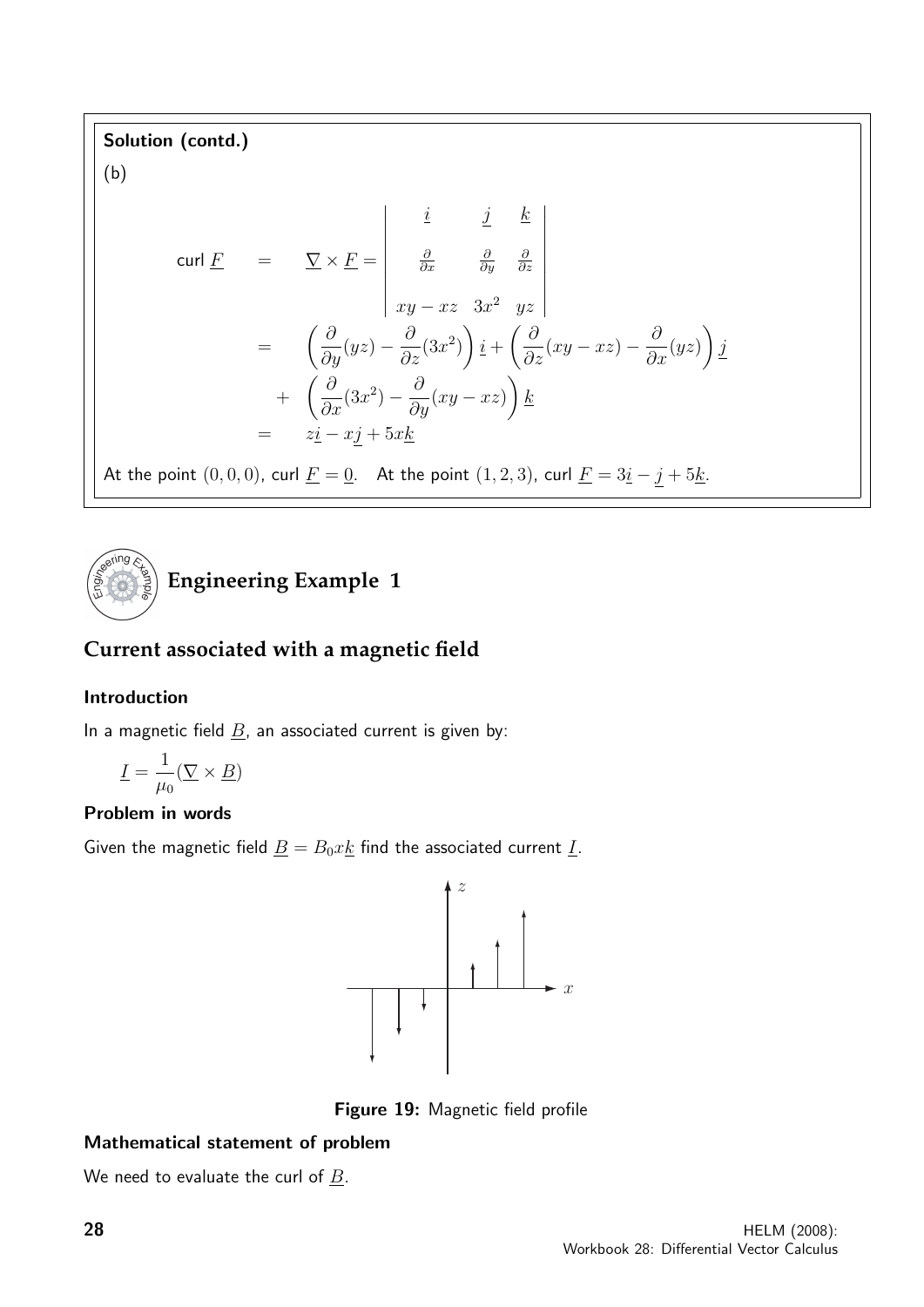

#### Mathematical analysis

$$
\underline{\underline{\nabla}} \times \underline{B} = \begin{vmatrix} \underline{i} & \underline{j} & \underline{k} \\ \frac{\partial}{\partial x} & \frac{\partial}{\partial y} & \frac{\partial}{\partial z} \\ 0 & 0 & B_0 x \end{vmatrix}
$$

$$
= \begin{vmatrix} 0\underline{i} - B_0 \underline{j} + 0\underline{k} \\ -B_0 \underline{j} \end{vmatrix}
$$

and so  $\underline{I}=-\frac{B_0}{\vphantom{A^A}}$  $\mu_0$ j.

#### Interpretation

The current is perpendicular to the field and to the direction of variation of the field.



Find the curl of the following two-dimensional vector field (a) in general terms and (b) at the point  $(1, 2)$ .

 $\underline{F}_2 = y^2 \underline{i} + xy \underline{j}$ 

Your solution Answer (a) ∇ × F<sup>2</sup> = i j k ∂ ∂x ∂ ∂y ∂ ∂z y <sup>2</sup> xy 0 = 0i + 0j + (y − 2y)k = −yk (b) −2k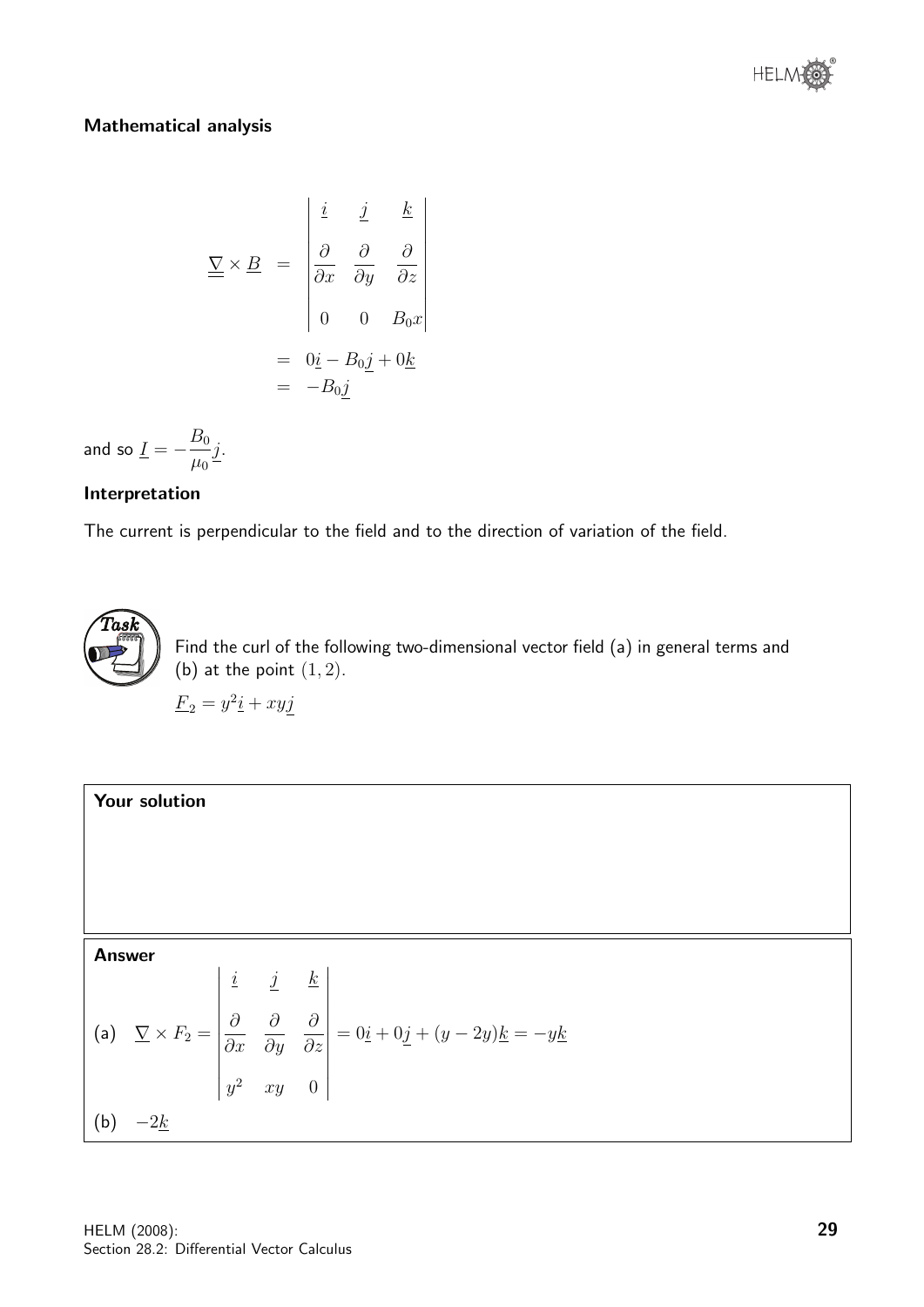#### **Exercises**

- 1. Find the curl of each of the following two-dimensional vector fields. Give each in general terms and also at the point  $(1, 2)$ .
	- (a)  $F_1 = 2xi + 2yj$
	- (b)  $\underline{F}_3 = x^2y^3\underline{i} x^3y^2\underline{j}$
- 2. Find the curl of each of the following three-dimensional vector fields. Give each in general terms and also at the point  $(2, 1, 3)$ .

(a) 
$$
\underline{F}_1 = y^2 z^3 \underline{i} + 2xyz^3 \underline{j} + 3xy^2 z^2 \underline{k}
$$

- (b)  $\underline{F}_2 = (xy + z^2)\underline{i} + x^2\underline{j} + (xz 2)\underline{k}$
- 3. The surface water velocity on a straight uniform river 20 metres wide is modelled by the vector  $\underline{v} = \frac{1}{50}x(20-x)\underline{j}$  where  $x$  is the distance from the west bank (see diagram).



- (a) Find the velocity  $\underline{v}$  at each bank and at midstream.
- (b) Find  $\nabla \times v$  at each bank and at midstream.
- 4. The velocity field on the surface of an emptying bathroom sink can be modelled by two functions, the first describing the swirling vortex of radius  $a$  near the plughole and the second describing the more gently rotating fluid outside the vortex region. These functions are

$$
\underline{u}(x, y) = w(-y\underline{i} + x\underline{j}), \qquad \qquad \left(\sqrt{x^2 + y^2} \le a\right)
$$

$$
\underline{v}(x, y) = \frac{wa^2(-y\underline{i} + x\underline{j})}{x^2 + y^2} \qquad \qquad \left(\sqrt{x^2 + y^2} \ge a\right)
$$

Find (a) curl  $u$  and (b)curl  $v$ .

## Answers 1. (a)  $\underline{0}$ ;  $\underline{0}$  (b)  $-6x^2y^2k$ ,  $-24k$ 2. (a)  $\underline{0}$ ;  $\underline{0}$  (b)  $zj + x\underline{k}$ ,  $3j + 2\underline{k}$ 3. (a) <u>0</u>; <u>0</u>; 2*j*, (b) +0.4<u>k</u>; −0.4<u>k</u>; 0

4. (a)  $2wk$ ; (b) 0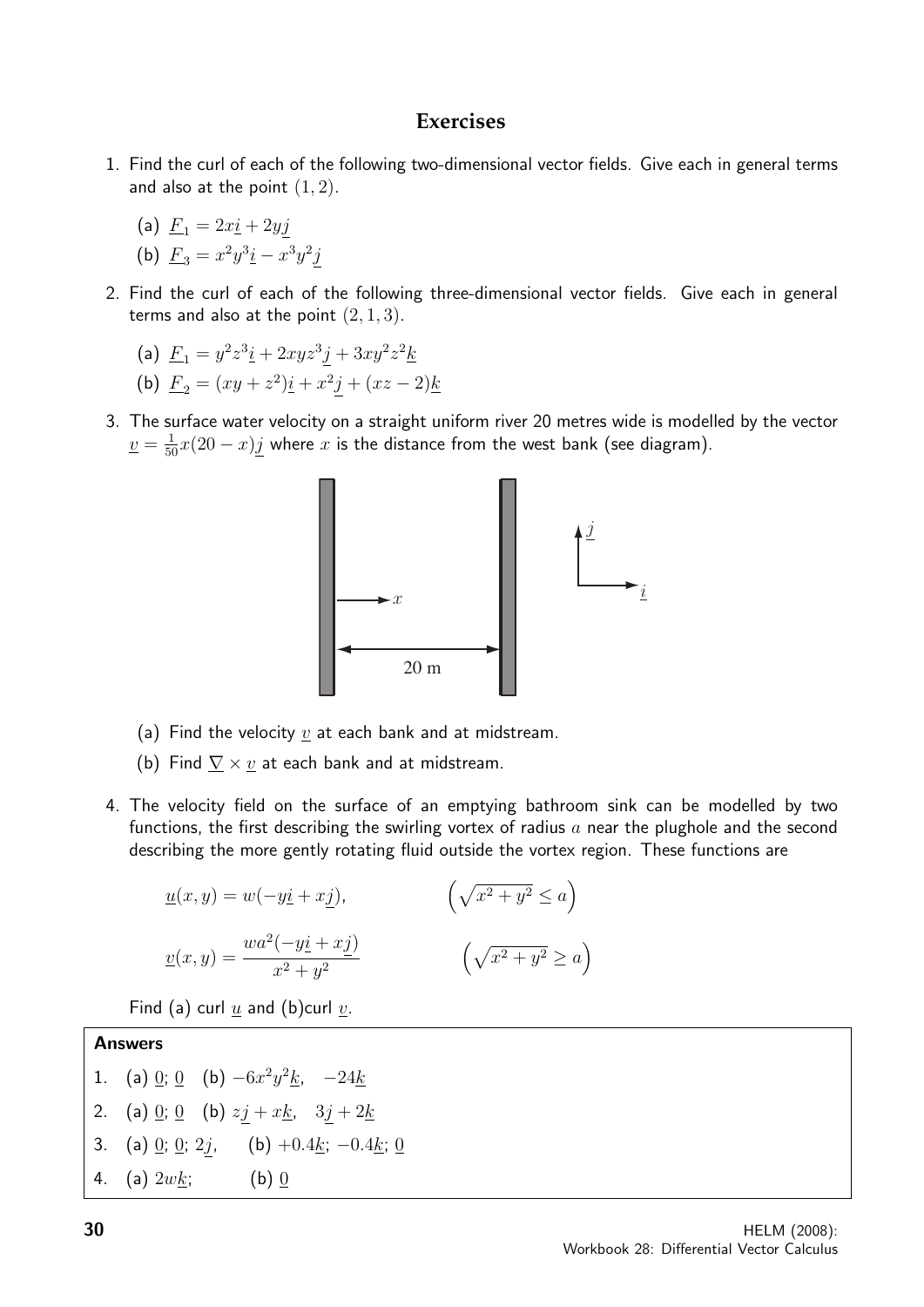

### **4. The Laplacian**

The Laplacian of a function  $\phi$  is written as  $\nabla^2 \phi$  and is defined as: Laplacian  $\phi =$  div grad  $\phi$ , that is

$$
\nabla^2 \phi = \nabla \cdot \nabla \phi
$$
  
=\n
$$
\nabla \cdot \left( \frac{\partial \phi}{\partial x} \mathbf{i} + \frac{\partial \phi}{\partial y} \mathbf{j} + \frac{\partial \phi}{\partial z} \mathbf{k} \right)
$$
  
=\n
$$
\frac{\partial^2 \phi}{\partial x^2} + \frac{\partial^2 \phi}{\partial y^2} + \frac{\partial^2 \phi}{\partial z^2}
$$

The equation  $\nabla^2 \phi = 0$ , that is  $\frac{\partial^2 \phi}{\partial x^2}$  $\frac{\partial}{\partial x^2}$  +  $\partial^2\phi$  $\frac{\partial^2 y}{\partial y^2} +$  $\partial^2\phi$  $\frac{\partial^2 \psi}{\partial z^2} = 0$  is known as Laplace's equation and has applications in many branches of engineering including Heat Flow, Electrical and Magnetic Fields and Fluid Mechanics.



Find the Laplacian of  $u = x^2y^2z + 2xz$ .

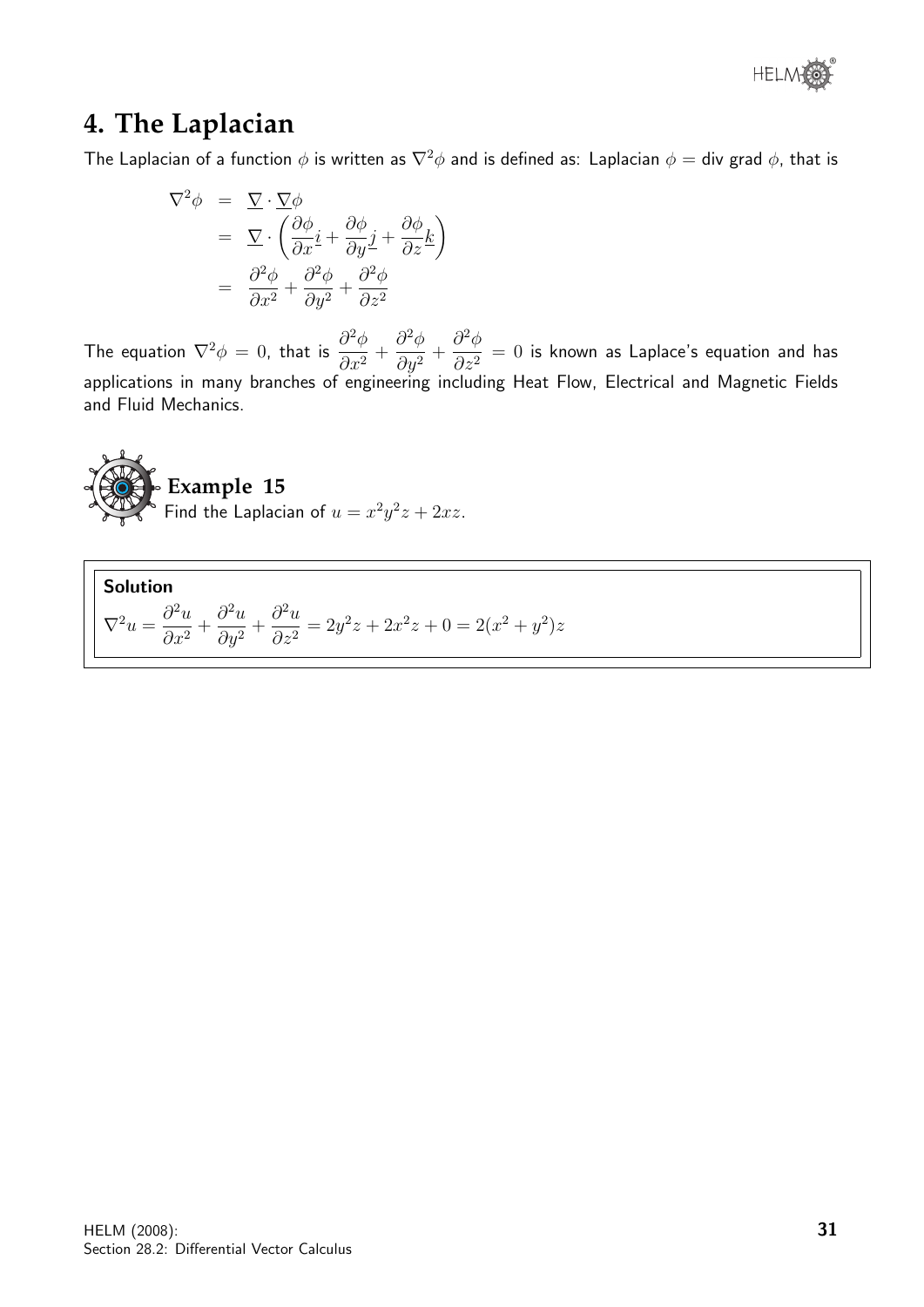## **5. Examples involving grad, div, curl and the Laplacian**

The vector differential operators can be combined in several ways as the following examples show.

**Example 16**  
\n(a) 
$$
(\underline{A} \cdot \nabla)\phi
$$
 (b)  $\underline{A} \cdot \nabla\phi$  (c)  $\underline{B} \times \nabla\phi$  (d)  $\nabla^2\phi$   
\n**Solution**  
\n(a)  $(\underline{A} \cdot \nabla)\phi$  (b)  $\underline{A} \cdot \nabla\phi$  (c)  $\underline{B} \times \nabla\phi$  (d)  $\nabla^2\phi$   
\n**Solution**  
\n(a)  $(\underline{A} \cdot \nabla)\phi = \left[ (2yzi - x^2yj + xz^2k) \cdot (\frac{\partial}{\partial x}i + \frac{\partial}{\partial y}j + \frac{\partial}{\partial z}k) \right] \phi$   
\n $= \left[ 2yz\frac{\partial}{\partial x} - x^2y\frac{\partial}{\partial y} + xz^2\frac{\partial}{\partial z} \right] 2x^2yz^3$   
\n $= 2yz\frac{\partial}{\partial x}(2x^2yz^2) - x^2y\frac{\partial}{\partial y}(2x^2yz^2) + xz^2\frac{\partial}{\partial z}(2x^2yz^2)$   
\n $= 2yz(4xyz^3) - x^2y(2x^2z^3) + xz^2(6x^2yz^2)$   
\n $= 8xy^2z^4 - 2x^4yz^3 + 6x^2yz^4$   
\n(b)  $\nabla\phi = \frac{\partial}{\partial x}(2x^2yz^3)i + \frac{\partial}{\partial y}(2x^2yz^3)j + \frac{\partial}{\partial z}(2x^2yz^3)k$   
\n $= 4xyz^3i + 2x^2z^3j + 6x^2yz^2k$   
\nSo  $\underline{A} \cdot \nabla\phi = (2yzi - x^2yzj + xz^2k) \cdot (4xyz^3i + 2x^2z^3j + 6x^2yz^2k)$   
\n $= 8xyz^3z^4 - 2x^4yz^3 + 6x^2yz^2$   
\n(c)  $\nabla\phi = 4xyz^3i + 2x^2z^3j + 6x^2yz^2k$  so  
\n $\underline{B} \times \nabla\phi = \$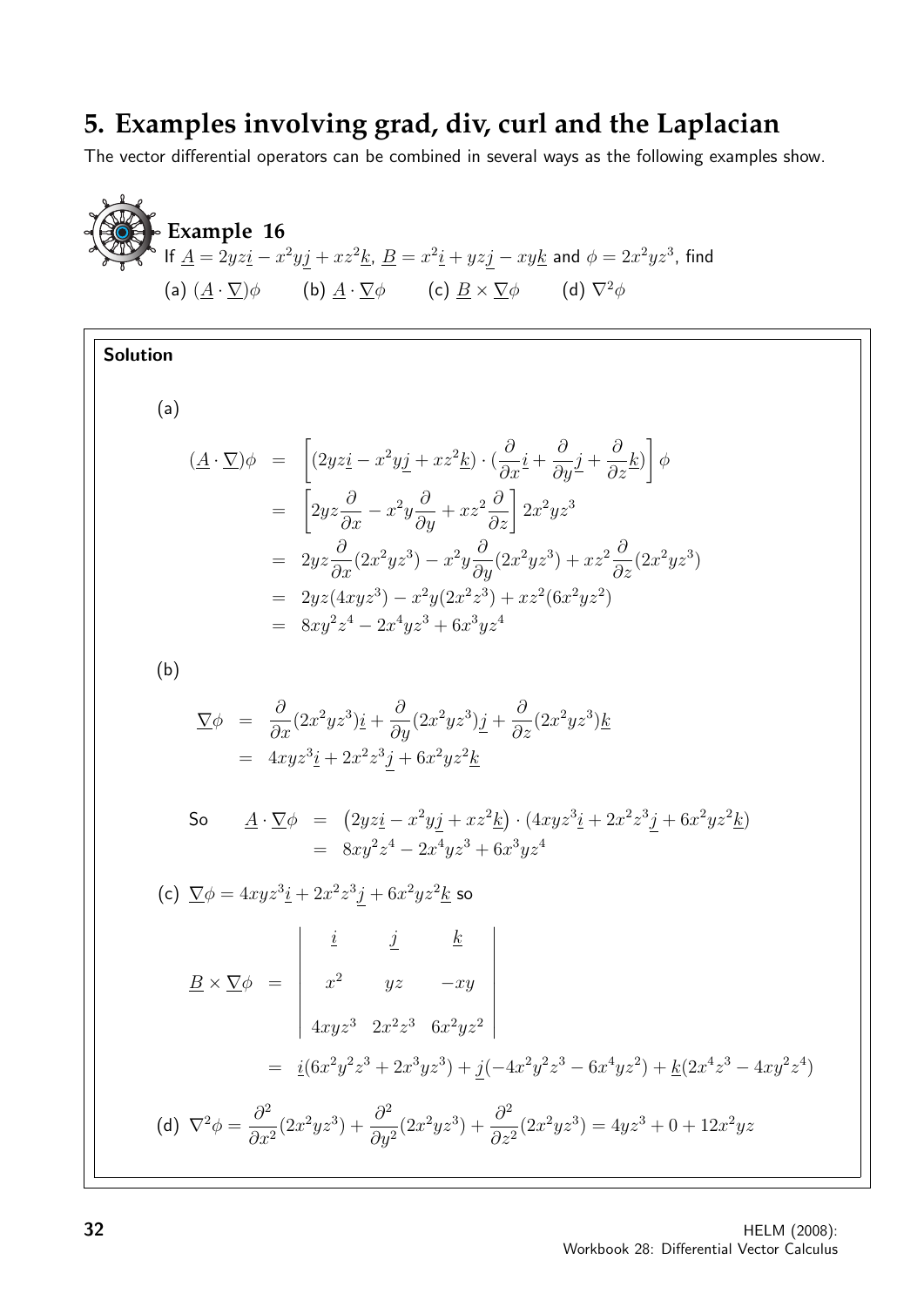

### **Example 17**

For each of the expressions below determine whether the quantity can be formed and, if so, whether it is a scalar or a vector.

- (a) grad(div  $A$ )
- (b) grad(grad  $\phi$ )
- (c) curl(div  $F$ )
- (d) div  $\lceil$  curl  $(\underline{A} \times \text{grad } \phi) \rceil$

#### Solution

- (a) A is a vector and divA can be calculated and is a scalar. Hence, grad(div A) can be formed and is a vector.
- (b)  $\phi$  is a scalar so grad  $\phi$  can be formed and is a vector. As grad  $\phi$  is a vector, it is not possible to take grad(grad  $\phi$ ).
- (c) F is a vector and hence div F is a scalar. It is not possible to take the curl of a scalar so curl(div  $\underline{F}$ ) does not exist.
- (d)  $\phi$  is a scalar so grad  $\phi$  exists and is a vector.  $\underline{A} \times \underline{B}$  and  $\phi$  exists and is also a vector as is curl  $\underline{A} \times \underline{B}$  and  $\phi$ . The divergence can be taken of this last vector to give div  $\lceil$  curl  $(A \times \text{grad } \phi) \rceil$  which is a scalar.

# **6. Identities involving grad, div and curl**

There are numerous identities involving the vector derivatives; a selection are given in Table 1.

| 1 div $(\phi \underline{A})$ = grad $\phi \cdot \underline{A} + \phi$ div $\underline{A}$                                                               | or $\nabla \cdot (\phi \underline{A}) = (\nabla \phi) \cdot \underline{A} + \phi (\nabla \cdot \underline{A})$                                                 |
|---------------------------------------------------------------------------------------------------------------------------------------------------------|----------------------------------------------------------------------------------------------------------------------------------------------------------------|
| 2   curl $(\phi \underline{A})$ = grad $\phi \times \underline{A} + \phi$ curl $\underline{A}$                                                          | or $\nabla \times (\phi \underline{A}) = (\nabla \phi) \times \underline{A} + \phi (\nabla \times \underline{A})$                                              |
| 3 div $(\underline{A} \times \underline{B}) = \underline{B} \cdot \text{curl } \underline{A} - \underline{A} \cdot \text{curl } \underline{B}$          | or $\nabla \cdot (\underline{A} \times \underline{B}) = \underline{B} \cdot (\nabla \times \underline{A}) - \underline{A} \cdot (\nabla \times \underline{B})$ |
| 4   curl $(\underline{A} \times \underline{B}) = (\underline{B} \cdot \text{grad } ) \underline{A} - (\underline{A} \cdot \text{grad } ) \underline{B}$ | or $\nabla \times (\underline{A} \times \underline{B}) = (\underline{B} \cdot \nabla)\underline{A} - (\underline{A} \cdot \nabla)\underline{B}$                |
| $+A$ div $B - B$ div $A$                                                                                                                                | $+A \nabla \cdot B - B \nabla \cdot A$                                                                                                                         |
| 5   grad $(\underline{A} \cdot \underline{B}) = (\underline{B} \cdot \text{grad}) \underline{A} + (\underline{A} \cdot \text{grad}) \underline{B}$      | or $\nabla(\underline{A} \cdot \underline{B}) = (\underline{B} \cdot \nabla)\underline{A} + (\underline{A} \cdot \nabla)\underline{B}$                         |
| $+\underline{A} \times$ curl $\underline{B} + \underline{B} \times$ curl $\underline{A}$                                                                | $+\underline{A} \times (\underline{\nabla} \times \underline{B}) + \underline{B} \times (\underline{\nabla} \times \underline{A})$                             |
| 6   curl (grad $\phi$ ) = 0                                                                                                                             | or $\nabla \times (\nabla \phi) = 0$                                                                                                                           |
| 7 div (curl $\underline{A}$ ) = 0                                                                                                                       | or $\nabla \cdot (\nabla \times \underline{A}) = 0$                                                                                                            |

Table 1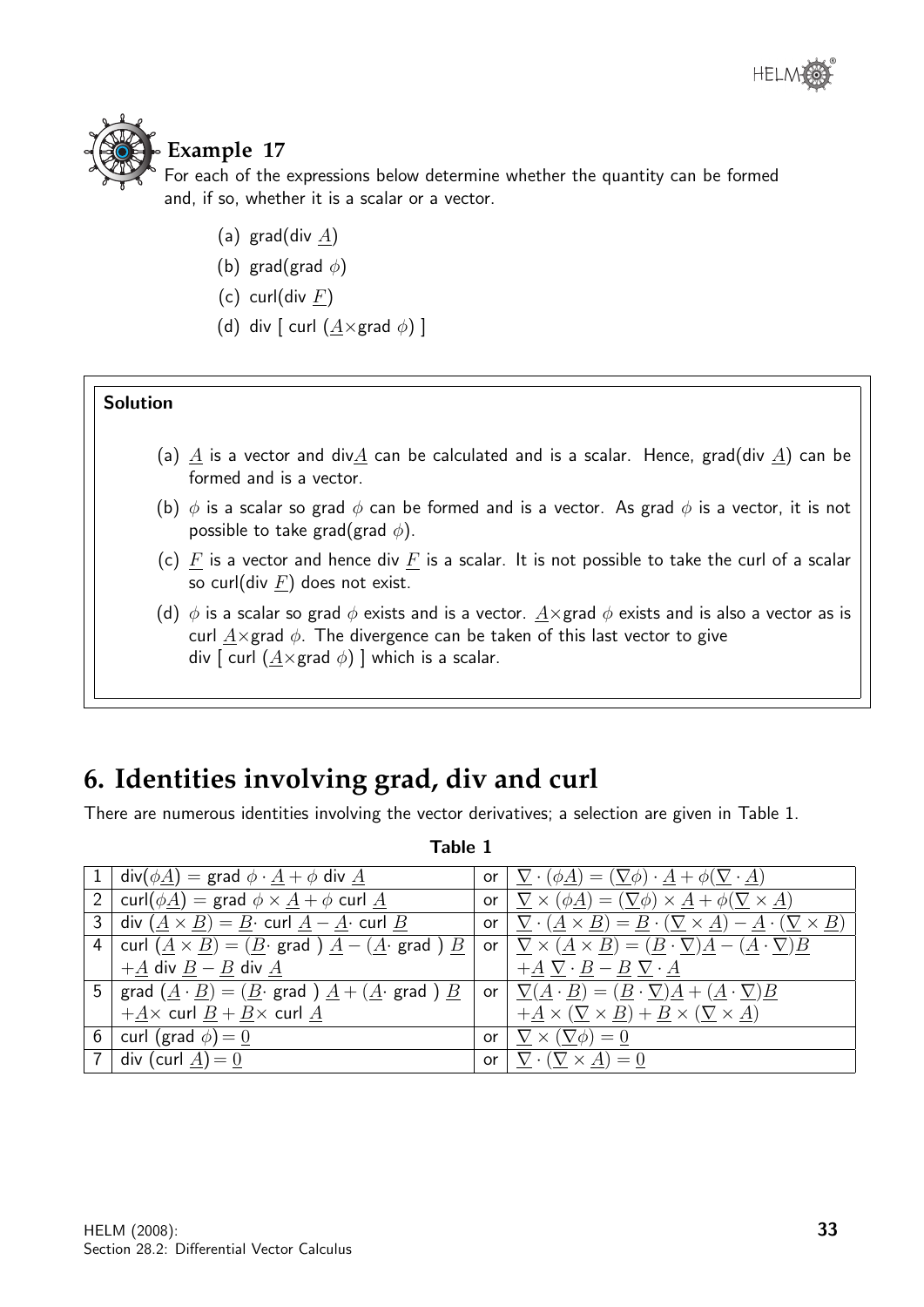

Solution  
\ndiv curl 
$$
\underline{A} = \text{div }\begin{vmatrix} \frac{i}{\partial x} & \frac{j}{\partial y} & \frac{j}{\partial z} \\ \frac{\partial}{\partial x} & \frac{\partial}{\partial y} & \frac{\partial}{\partial z} \\ A_1 & A_2 & A_3 \end{vmatrix}
$$
  
\n
$$
= \text{div }\begin{bmatrix} \left(\frac{\partial A_3}{\partial y} - \frac{\partial A_2}{\partial z}\right) \frac{i}{z} + \left(\frac{\partial A_1}{\partial z} - \frac{\partial A_3}{\partial x}\right) \frac{j}{z} + \left(\frac{\partial A_2}{\partial x} - \frac{\partial A_1}{\partial y}\right) \frac{k}{z} \end{bmatrix}
$$
\n
$$
= \frac{\partial}{\partial x} \left(\frac{\partial A_3}{\partial y} - \frac{\partial A_2}{\partial z}\right) + \frac{\partial}{\partial y} \left(\frac{\partial A_1}{\partial z} - \frac{\partial A_3}{\partial x}\right) + \frac{\partial}{\partial z} \left(\frac{\partial A_2}{\partial x} - \frac{\partial A_1}{\partial y}\right)
$$
\n
$$
= \frac{\partial^2 A_3}{\partial x \partial y} - \frac{\partial^2 A_2}{\partial z \partial x} + \frac{\partial^2 A_1}{\partial y \partial z} - \frac{\partial^2 A_3}{\partial y \partial x} + \frac{\partial^2 A_2}{\partial z \partial x} - \frac{\partial^2 A_1}{\partial z \partial y}
$$
\n
$$
= 0
$$
\nN.B. This assumes  $\frac{\partial^2 A_3}{\partial x \partial y} = \frac{\partial^2 A_3}{\partial y \partial x}$  etc.



Verify identity 1 for the vector  $\underline{A} = 2xy \underline{i} - 3z \underline{k}$  and the function  $\phi = xy^2$ .

### Solution

$$
\phi \underline{A} = 2x^2y^3\underline{i} - 3xy^2z\underline{k} \text{ so}
$$
\n
$$
\nabla \cdot \phi \underline{A} = \nabla \cdot (2x^2y^3\underline{i} - 3xy^2z\underline{k}) = \frac{\partial}{\partial x}(2x^2y^3) + \frac{\partial}{\partial z}(-3xy^2z) = 4xy^3 - 3xy^2
$$
\nSo LHS =  $4xy^3 - 3xy^2$ .  
\n
$$
\nabla \phi = \frac{\partial}{\partial x}(xy^2)\underline{i} + \frac{\partial}{\partial y}(xy^2)\underline{j} + \frac{\partial}{\partial z}(xy^2)\underline{k} = y^2\underline{i} + 2xy\underline{j} \text{ so}
$$
\n
$$
(\nabla \phi) \cdot \underline{A} = (y^2\underline{i} + 2xy\underline{j}) \cdot (2xy\underline{i} - 3z\underline{k}) = 2xy^3
$$
\n
$$
\nabla \cdot \underline{A} = \nabla \cdot (2xy\underline{i} - 3z\underline{k}) = 2y - 3 \text{ so } \phi \nabla \cdot \underline{A} = 2xy^3 - 3xy^2 \text{ giving}
$$
\n
$$
(\nabla \phi) \cdot \underline{A} + \phi(\nabla \cdot \underline{A}) = 2xy^3 + (2xy^3 - 3xy^2) = 4xy^3 - 3xy^2
$$
\nSo RHS =  $4xy^3 - 3xy^2 =$  LHS.  
\nSo  $\nabla \cdot (\phi \underline{A}) = (\nabla \phi) \cdot \underline{A} + \phi(\nabla \cdot \underline{A})$  in this case.  
\nSo  $\nabla \cdot (\phi \underline{A}) = (\nabla \phi) \cdot \underline{A} + \phi(\nabla \cdot \underline{A})$  in this case.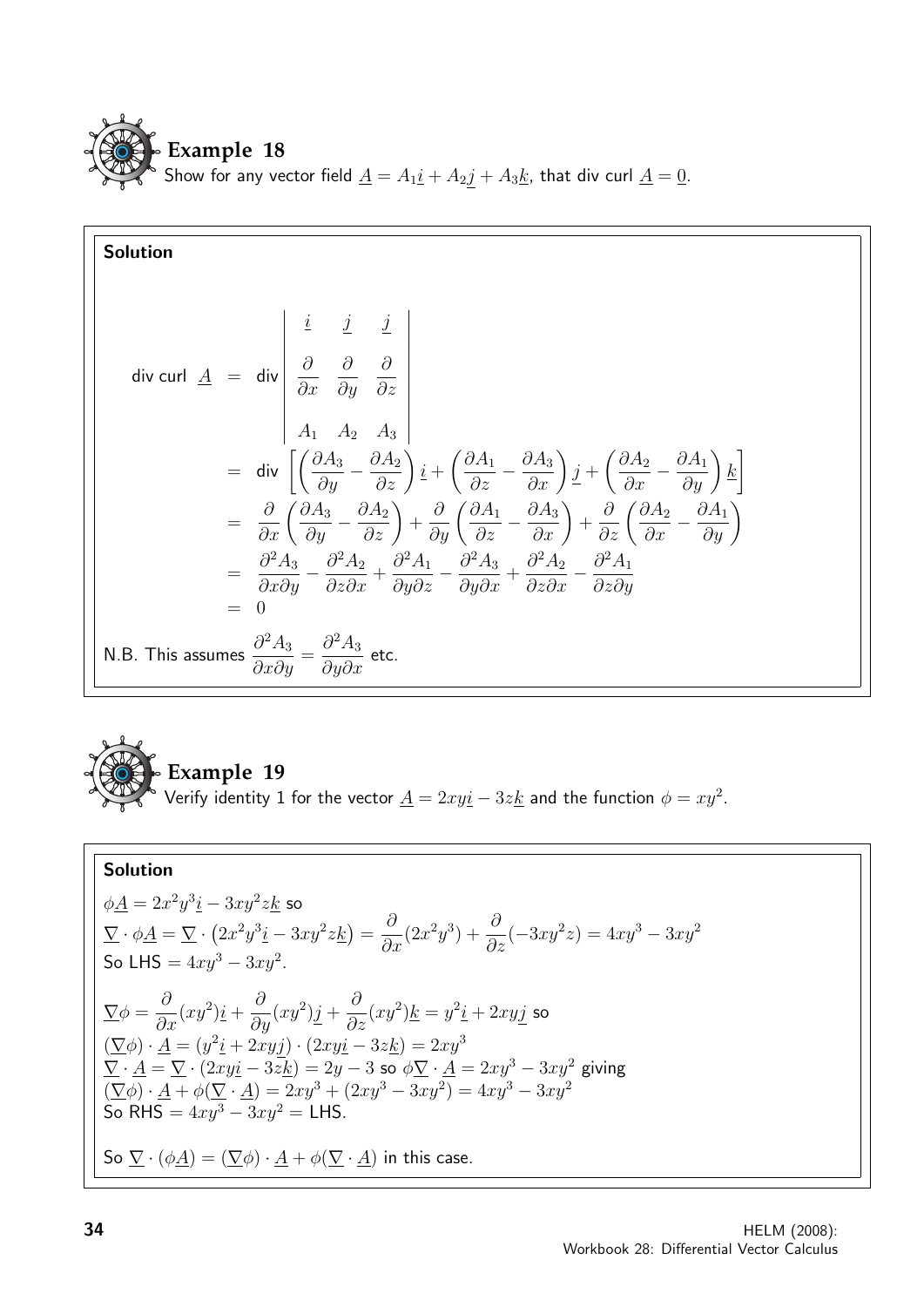



Your solution

#### Answer

- (a)  $2xy + 2y$ ,
- (b)  $(2x+2z)\underline{i}-(x^2+2z)\underline{k}$ ,
- (c)  $2y\textbf{i} + (2 + 2x)\textbf{j}$  (using answer to (a)),
- (d) 0 (using answer to (b)),
- (e)  $(2+2x)j$  (using answer to (b))